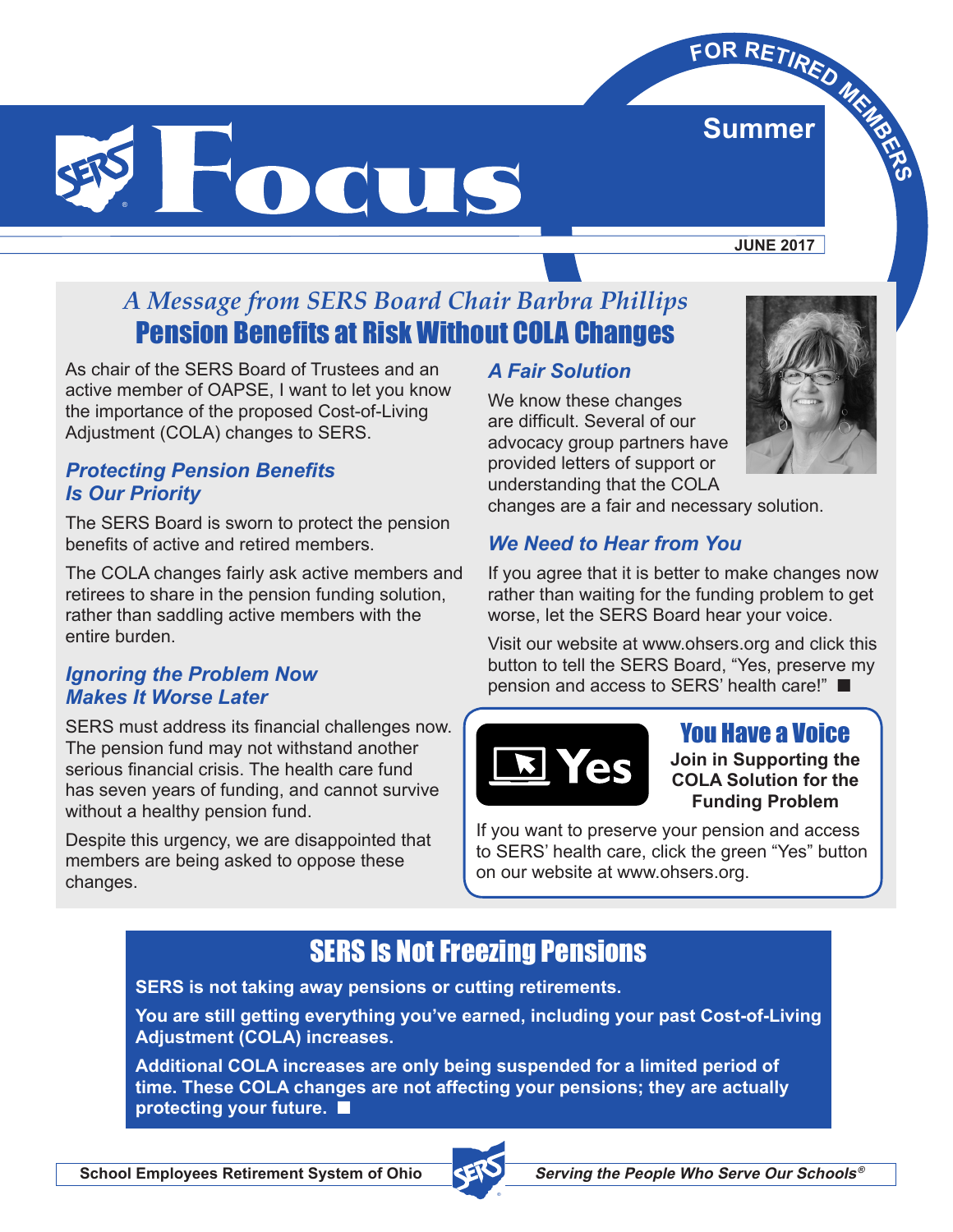# Coming 2018: Cost-of-Living Adjustment (COLA) Changes

In an effort to improve pension funding and protect pension benefits, the Board voted to make Cost-of-Living Adjustment (COLA) changes that go into effect beginning in 2018. These COLA changes were necessary to address financial challenges and long-term funding goals. The Board voted to make COLA changes so members and retirees equally shared in the pension funding solution.

## *Proposed Changes*

The Board decided that:

- 1. COLAs will be indexed to the Consumer Price Index (CPI-W) not greater than 2.5% with a floor of 0%.
- 2. Retirement allowances or benefits that begin on or after January 1, 2018, will not receive a COLA for three anniversaries, with the first COLA applied on the fourth anniversary date following start of the retirement allowance or benefit.
- 3. No COLA will be applied to retirement allowances or benefits that began before January 1, 2018, for three consecutive years, with suspension beginning January 1, 2018, and COLA payments resuming on anniversary dates on and after January 1, 2021.

The changes will not affect the COLA increases retirees received before January 1, 2018.

For example, if the "current month" COLA amount on your check stub as of December 1, 2017, is \$165, you would continue to receive \$165 monthly from 2018 through 2020.

However, your COLA amount would not increase during those years. The gross amount of your check would remain the same; but, the net amount may change based on your deductions. Beginning January 1, 2021, you would resume receiving an increase on your COLA anniversary date, indexed to the CPI-W.

## *A History of Change*

A changing COLA is nothing new.

Since the COLA was introduced in 1971, there have been a total of eight COLA and ad hoc changes. These included implementing and removing waiting periods, raising and lowering fixed rates, using a rate tied to the CPI-W, and one-time increases.

Although we currently are waiting on legislative approval for these COLA changes, we expect them to go into effect on January 1, 2018. ■

# Where Are You?

### *Keep Us Updated on Your Current Address*



As the warm weather returns to Ohio, so do many of our retirees. If you are returning to your permanent residence, remember to make sure we have your updated address so you can receive important SERS information, including your statement, and any details on SERS health care coverage.



You can update your address by calling us toll-free at 800-878-5853. Once you have created an online account, you also can change your address through our website at www.ohsers.org. ■

Published by the **School Employees Retirement System of Ohio**

300 E. Broad St., Suite 100 Columbus, OH 43215-3746 ■ 614-222-5853 ■ Toll-Free 800-878-5853 ■ www.ohsers.org

#### **RETIREMENT BOARD**

Barbra M. Phillips Chair, *Employee-Member*

Madonna D. Faragher Vice-Chair, *Employee-Member*

Jeffrey T. DeLeone *Appointed Member* James H. Haller *Employee-Member*

Christine D. Holland *Employee-Member* Catherine P. Moss *Retiree-Member*

James A. Rossler, Jr. *Appointed Member* Daniel L. Wilson

*Appointed Member*

Beverly A. Woolridge *Retiree-Member*

Richard Stensrud *Executive Director*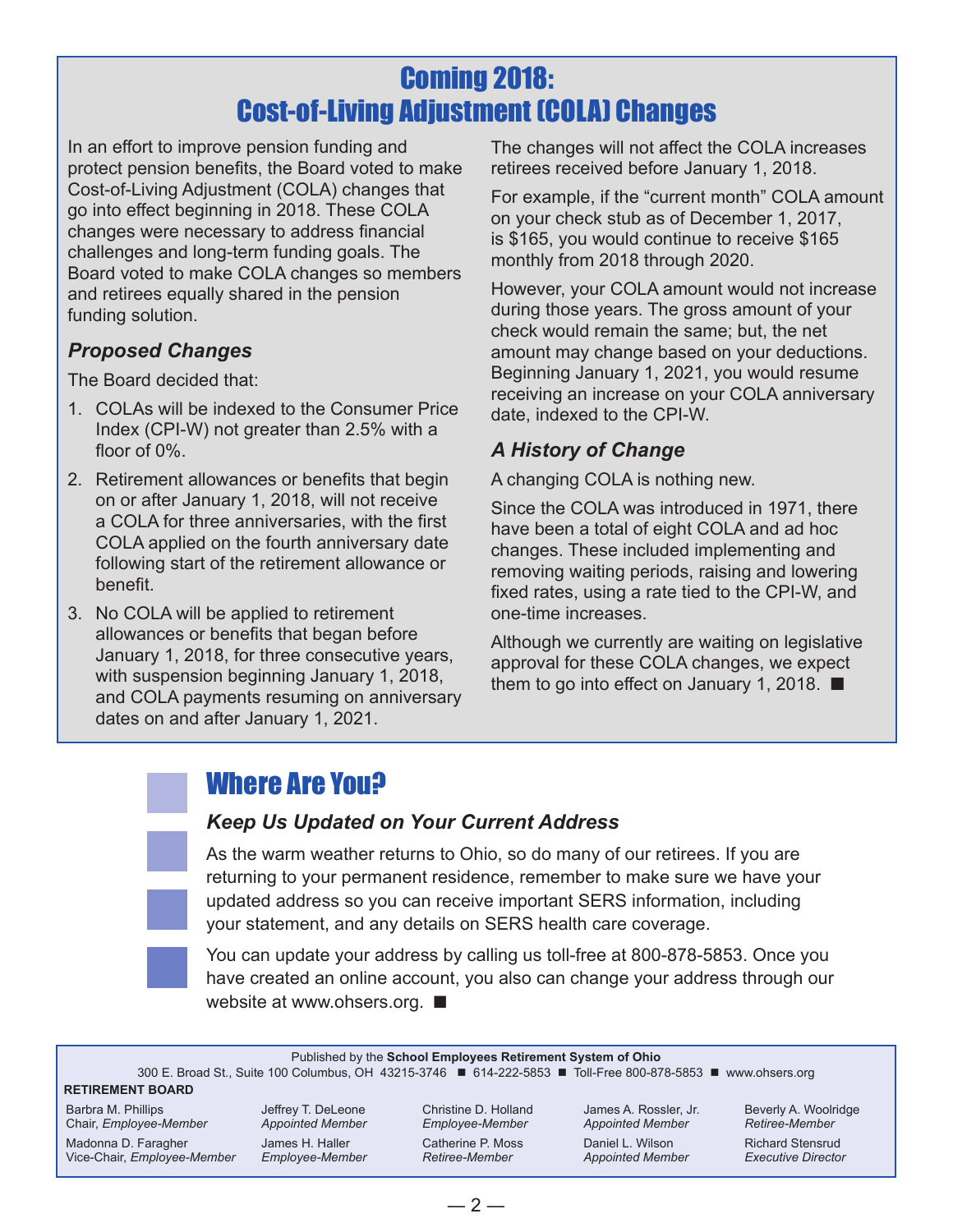# Health Care Open Enrollment Moves to October

The annual Health Care Open Enrollment period has a later start date this year.

It will run from October 1, 2017, through November 15, 2017.

The open enrollment packets will be mailed in late September.

In the packet, SERS health care participants will find their premiums for 2018, as well as any benefit changes.



#### *Enrolled in the SERS Wraparound Plan?*

The new start date will overlap with the Health Insurance Marketplace open enrollment period, which starts November 1, 2017.

SERS Wraparound Plan enrollees should watch the mail for their 2018 premium and benefit changes from their Marketplace plans.

The SERS Wraparound Plan is only available to non-Medicare participants who have not waived SERS health care coverage. ■

## Has Anything Changed? Let Us Know

If you are enrolled in SERS' health care coverage, it's important to let us know when you or your covered dependents have changes to:

- Permanent address
- Telephone number
- **Marital status**
- Medicare eligibility

Call us toll-free at 800-878-5853 to keep us informed of any such changes.

When your permanent address changes, you also need to inform Social Security. Social Security updates its own record as well as Medicare's record, if applicable.

When you are enrolled in a Medicare plan, your health care coverage plan is required to use the address that is on file with Medicare. Failing to do so can result in delayed or missing mail. ■

## 2017 Payment Schedule

Your payment from SERS is directly deposited into your bank account on the dates listed. Payments are usually deposited on the first day of the month. If the first day of the month falls on a weekend or holiday, your payment will be deposited on the previous business day.

| <b>June</b>      | <b>June 1, 2017</b>       |
|------------------|---------------------------|
| <b>July</b>      | <b>June 30, 2017</b>      |
| <b>August</b>    | <b>August 1, 2017</b>     |
| <b>September</b> | September 1, 2017         |
| <b>October</b>   | <b>September 29, 2017</b> |
| <b>November</b>  | <b>November 1, 2017</b>   |
| <b>December</b>  | December 1, 2017          |

### *Quarterly Payment Stubs*

You receive a payment stub from SERS four times a year. This quarter's stub is enclosed with this issue of the *Focus*. Your next stub is scheduled to arrive in September. ■



## New Executive Director

The SERS Board recently announced the appointment of Richard Stensrud as SERS' next executive director.

Stensrud came to SERS from the Sacramento County Employees' Retirement System in California, where he served as chief executive officer for nearly 13 years.

He began his new duties at SERS in late May. ■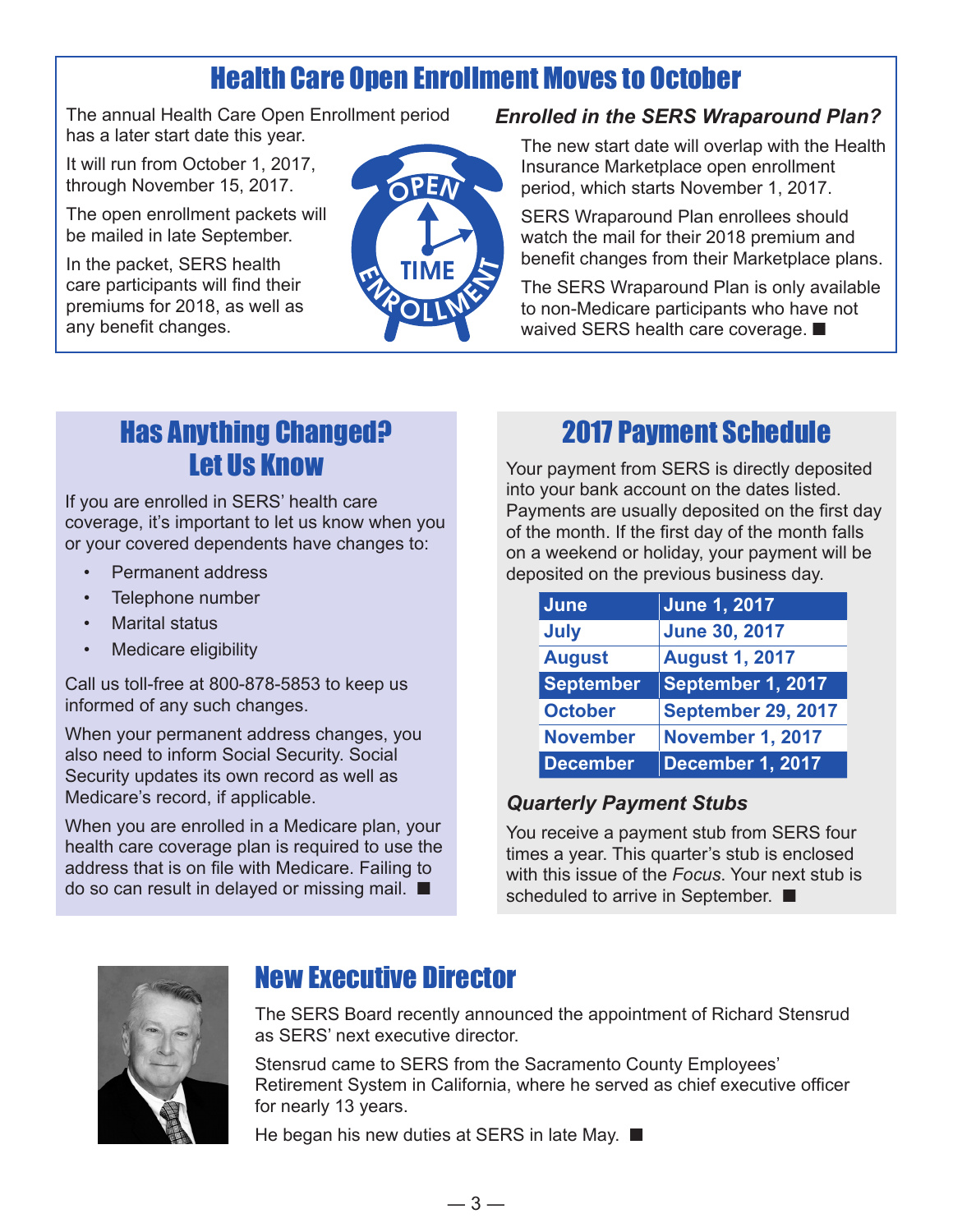## Milestone Anniversary: 80 Years for SERS

School Employees Retirement System of Ohio (SERS) began as the Cleveland Custodians Pension Fund.

In 1927, a group of Cleveland custodians sponsored legislation known as the School Custodians' Pension Act. The act, which would make it possible for local boards of education to create pension funds in their own districts, led to the formation of the Cleveland Custodians Pension Fund.

In 1933, the group expanded the guidelines of its fund. It included retirement allowances for all nonteaching employees in Ohio's public schools.

With a collective push from other organizations to promote a statewide retirement system for nonteaching school employees, legislation was passed in 1937.

The state provided \$5,000 in start-up money, and the system began operating on September 1, 1937.

Its first offices were located at 85 E. Gay St., in downtown Columbus.

Today, SERS serves more than 190,000 members and retirees. It is Ohio's third largest public pension fund.

In fiscal year 2016, SERS paid out \$1.3 billion in benefits.

This included \$1.1 billion in pension, Medicare B, disability, survivor, and death benefits; and \$196 million in health care. ■





# Made Popular by Necessity, Still Popular Today

According to Rose Heichelbech, many meals or food items that families ate during the Great Depression resulted from a stretched grocery budget and a food shortage.

Since many desirable foods were scarce, new recipes were created with the food that was available. You may be



surprised to learn that many common foods and everyday dishes might not have become commonplace were it not for the Depression.

#### *Grapefruit*

Not widely eaten before it was provided as part of Public Assistance in the '30s, grapefruit fulfilled the nutrition requirement for vitamin C.

#### *Casseroles*

An invention of necessity, casseroles combined ingredients to make the most of every meal by stretching proteins and vegetables, and disguising bland canned vegetables or canned meat.

#### *Fried Egg Sandwiches*

Eggs became a popular substitute for meat sandwiches due to their low cost and ease of preparation.

#### *Broccoli*

Searching for ways to increase profits, Japanese farmers in California in 1930 started cultivating a crop imported from Italy: broccoli.

#### *Baked Apples*

With only a few ingredients and some spices, this dish was a thrifty treat that was easy to make. ■

 $-4-$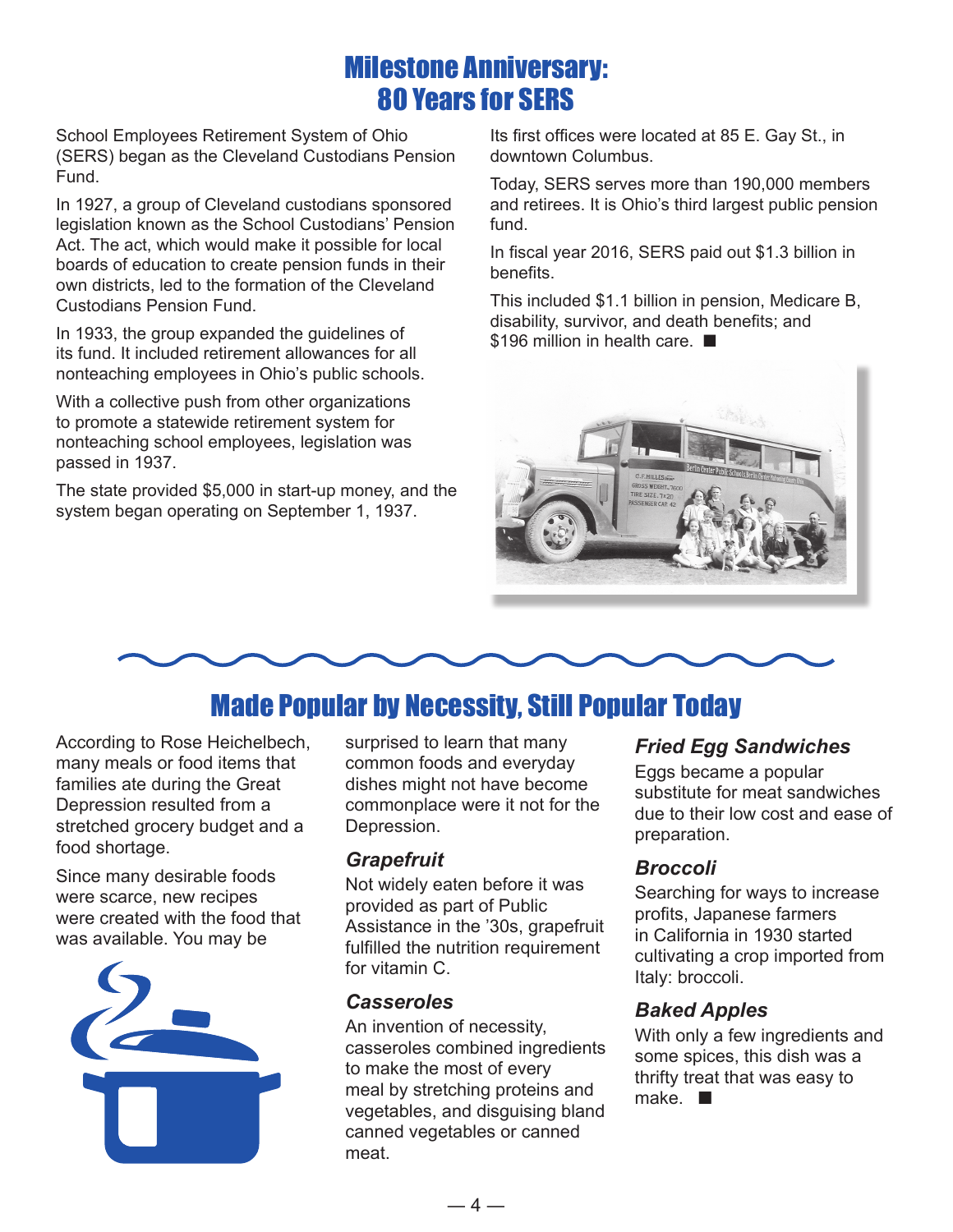# **Partners**  IN HEALTH & WELLNESS



## New Lebanon Retiree Knows Her Falls Risk

### *Regular Routine includes Strength and Balance Exercises*

Virginia Holweger knows what it means to take a serious fall. She's had a spill that resulted in a broken thighbone followed by several months of physical therapy.

The fall occurred when she slipped off a small step-ladder while washing the roof of her car. At that point, she was still in her 80s.

Her two children understandably were concerned about their mother after the incident; however, Virginia didn't want to give up her independence or

her home. The two sides were able to reach a compromise by arranging for a medical alert device, so with the press of a button help is just a call away.

To prevent future falls, the former secretary for New Lebanon Elementary School is dedicated to strengthening her muscles and improving her balance.

"I've got two sets (of exercises)," says Virginia, now 92. "It's not hard but it keeps the muscles stretched."

One set of exercises is done from a seated position – the other she does standing. "It's nothing fancy," says Virginia, "I've got papers cut out from magazines with exercises." She also does strengthbuilding moves she learned from past physical therapy sessions.

Although Virginia takes the occasional day off from her exercises, she stresses it's important to be consistent in setting aside the time.

She typically does her workouts in the basement. As she demonstrates the rope pull, Virginia explains the importance of keeping the stomach muscles tightened throughout the movement.

Two-pound hand weights, a balance ball, along with a box of instructional cards of yoga poses (a gift from a granddaughter) lie on a nearby table.



*Virginia Holweger uses her basement as a workout space.*

A stationary bike sits in another section of the basement. The bike is quite old, says Virginia, but adds that it still works. "A mile – that's as far as I go," she says.

"I've always been a doer when it comes to physical things," says the former high school cheerleader.

Virginia said her daughter, Sharon, also works out

regularly. During one visit to her daughter's, the two worked out together with Sharon's trainer.

After watching the trainer do a plank, Virginia wanted to try it herself. The trainer was so impressed with Virginia that he asked to take her picture. Although she said "yes" to the request, Virginia says she doesn't do these things to impress others – she only does them for herself.

Although more fit than many her age, Virginia grudgingly takes her cane with her when going to town – primarily to prevent any falls. She still drives and does her own shopping. And once a month she

meets a small group of school retirees for lunch.

"I just take one day at a time and trust for the best," says Virginia. ■

*Virginia Holweger demonstrates a front dip, which works the chest, triceps, and shoulders.*



What's Your Falls Risk? **Take a quick 12-question Falls Risk Self-Assessment on the next page and share the results with your doctor.** 

## Medicare Part D Does Not Cover Nebulizer Medications

When visiting your local pharmacy, you automatically reach for your prescription ID card to have a prescription filled.

However, when you have Medicare, certain medications require payment through your medical plan – not your Part D prescription plan.

SERS Pharmacy Benefit Manager Penny Baker says many times plan participants are surprised to have payment denied after being prescribed medications for use in a nebulizer.

Nebulizers are machines that use a compressor to administer medication in the form of a mist inhaled into the lungs. Nebulizers are commonly used for the treatment of asthma, COPD, cystic fibrosis, and other respiratory diseases or disorders.

Medications for these machines are covered under Part B (medical) – not Part D (prescription), according to Medicare rules. Baker says to have payment go through you need to hand your medical card – not prescription card – to the pharmacist. ■